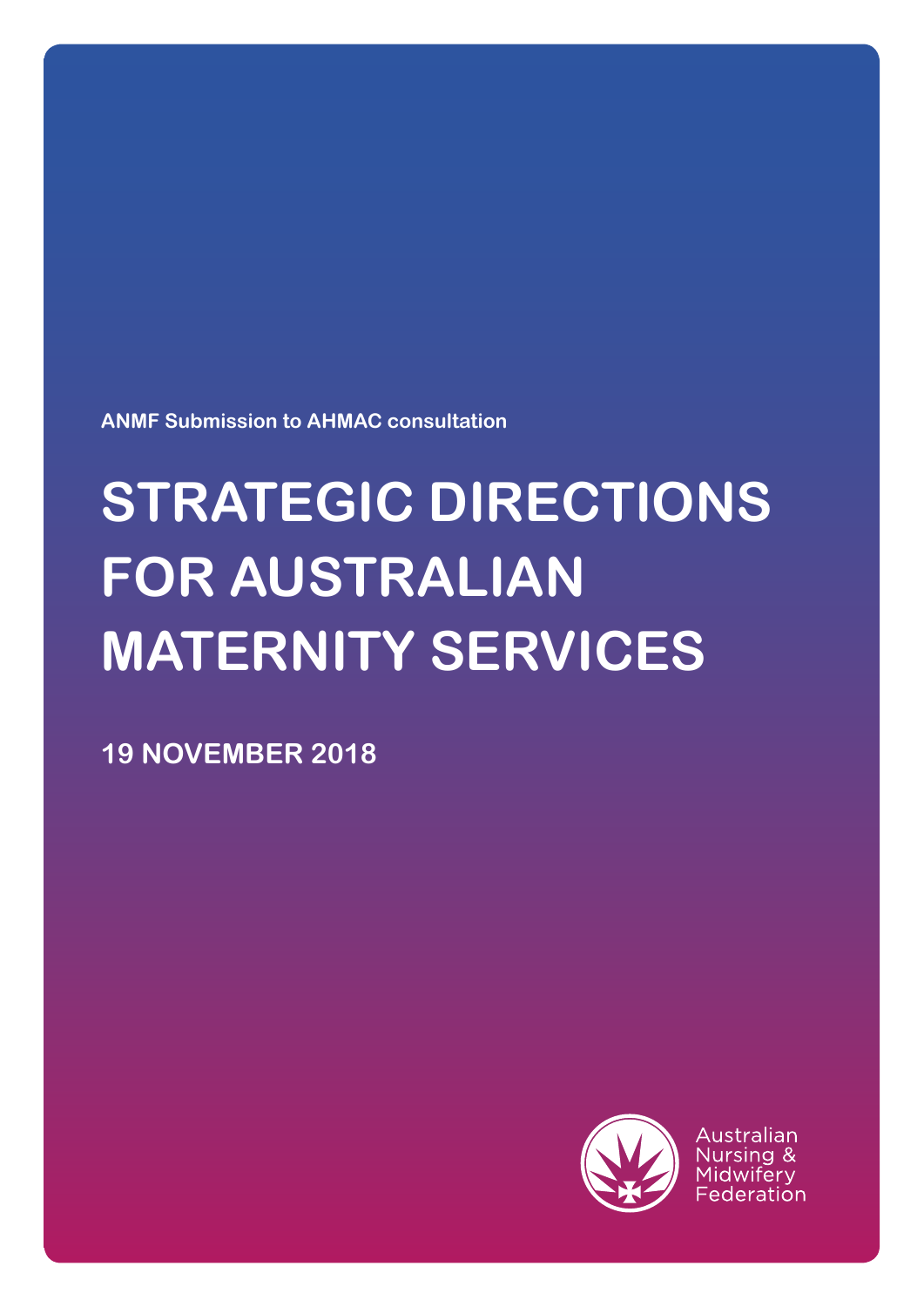

Australian Nursing and Midwifery Federation / **Strategic Directions for Australian Maternity Services**

**Annie Butler Federal Secretary**

**Lori-anne Sharp Assistant Federal Secretary**

**Australian Nursing and Midwifery Federation Level 1, 365 Queen Street, Melbourne VIC 3000 T: 03 9602 8500 F: 03 9602 8567 E: anmffederal@anmf.org.au W: www.anmf.org.au**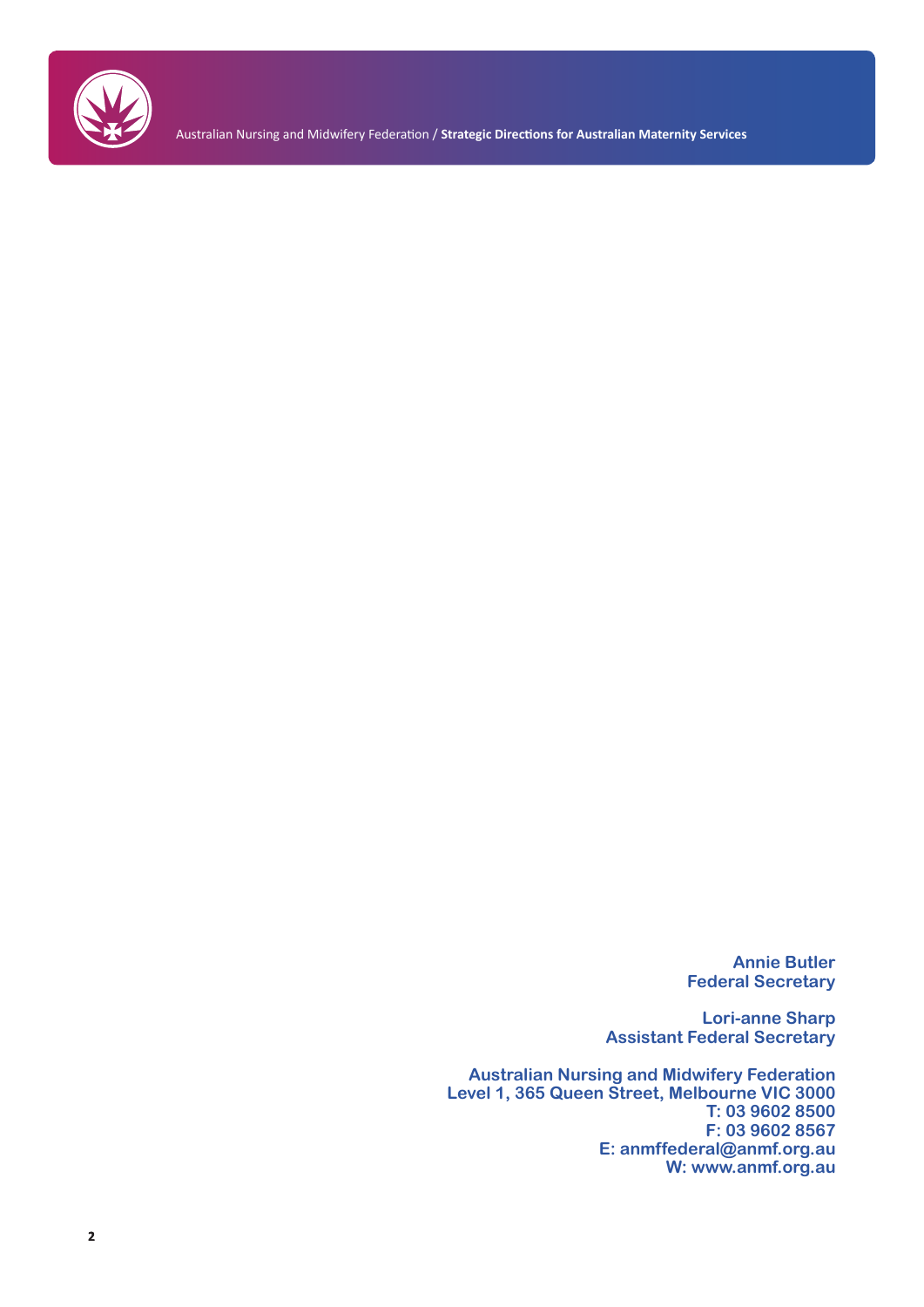

# **INTRODUCTION**

The Australian Nursing and Midwifery Federation (ANMF) is Australia's largest national union and professional nursing and midwifery organisation. In collaboration with the ANMF's eight state and territory branches, we represent the professional, industrial and political interests of more than 275,000 nurses, midwives and carers across the country.

Our members work in the public and private health, aged care and disability sectors across a wide variety of urban, rural and remote locations. We work with them to improve their ability to deliver safe and best practice care in each and every one of these settings, fulfil their professional goals and achieve a healthy work/life balance.

Our strong and growing membership and integrated role as both a professional and industrial organisation provide us with a complete understanding of all aspects of the nursing and midwifery professions and see us uniquely placed to defend and advance our professions.

Through our work with members we aim to strengthen the contribution of nursing and midwifery to improving Australia's health and aged care systems, and the health of our national and global communities.

Currently, the ANMF represents the largest number of midwives in the country, with over 20,000 members registered as midwives. This is more than two thirds of all registered midwives employed in Australia, according to the total number of 26,766 shown in the Australian Government Department of Health *Midwives National Health Workforce Data Set 2016 Fact Sheet*.1

The Federation welcomes the opportunity to provide a response to the Australian Health Ministers' Advisory Council's (AHMAC) round 2 consultation on the new *Strategic Directions for Australian Maternity Services.* The consultation process for the development of the final document has been extensive and highly inclusive. Our Branches and midwife members have contributed to the round 2 consultation workshops, webinars, on-line survey and national submission.

1 NHWDS Data Tool and Resources: http://data.hwa.gov.au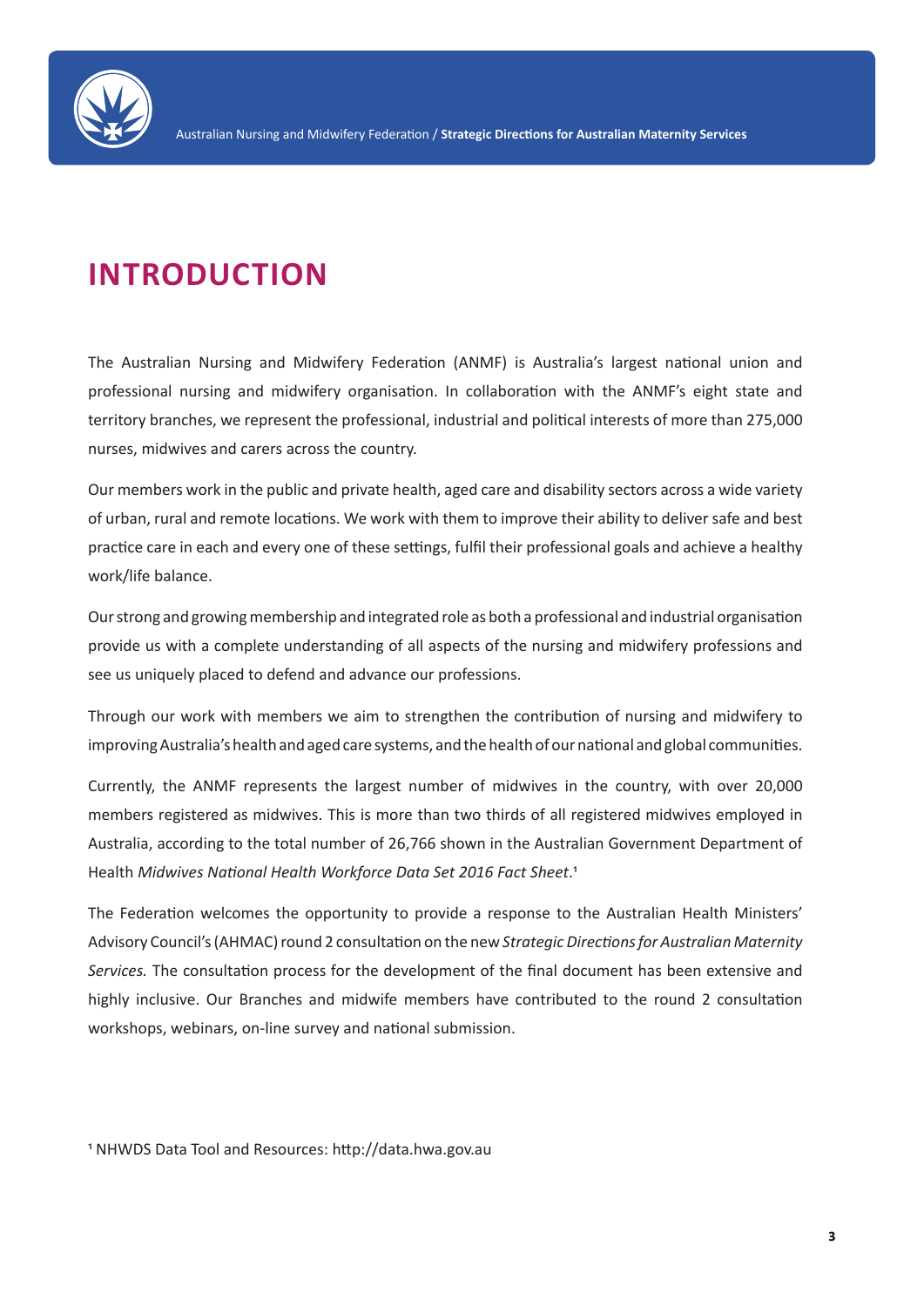

# **Consultation Questions**

#### **About the document**

#### **1. Is the document appropriate and easy to follow? Yes/No**

Yes, the document is appropriate and easy to follow. However, there are a number of areas where additional content and clarification is required in the principle, rationale and most often the enablers, specifically relating to workforce, funding, postnatal care and education. It is unclear if maternity care includes pre-conception care, whether it starts at the first visit, and how far into the postnatal period care extends. Maternity care should be defined at the beginning of the document and included in the glossary.

#### **2. Is there anything missing or that should be changed? Please provide details.**

Workforce is only addressed under the value of safety. Maternity workforce should be incorporated into the enablers for all the values. An appropriately prepared, educated, professionally accountable, collaborative, safe maternity care workforce is a key enabler to achieving the values of safety, respect, access and choice for women and the associated principles and strategic directions. The issue of workforce, and in particular sustainability of the workforce, must be addressed to enable provision of the various models of maternity care.

Funding models are only addressed under the value of access, and specifically to supporting access to continuity of care. Appropriate funding models are an essential enabler for access to all maternity care and to mental health support, so should also be incorporated into 2.2 and 2.3. Sufficient, appropriate models of funding are enablers for the values of choice and safety. This should be reflected in the document.

Although the monitoring and implementation framework is yet to be added to the final document, there needs to be measurables included, following each of the enablers, to ensure clarity of accountability.

In addition to the culturally and linguistically diverse needs of women, there should be some acknowledgement or commentary in the document about the socially diverse (LGBTQI) needs of women and their families.

For ease of use, the glossary should be moved to the front of the document. Any documents referenced in the framework should include a link or be included as an attachment.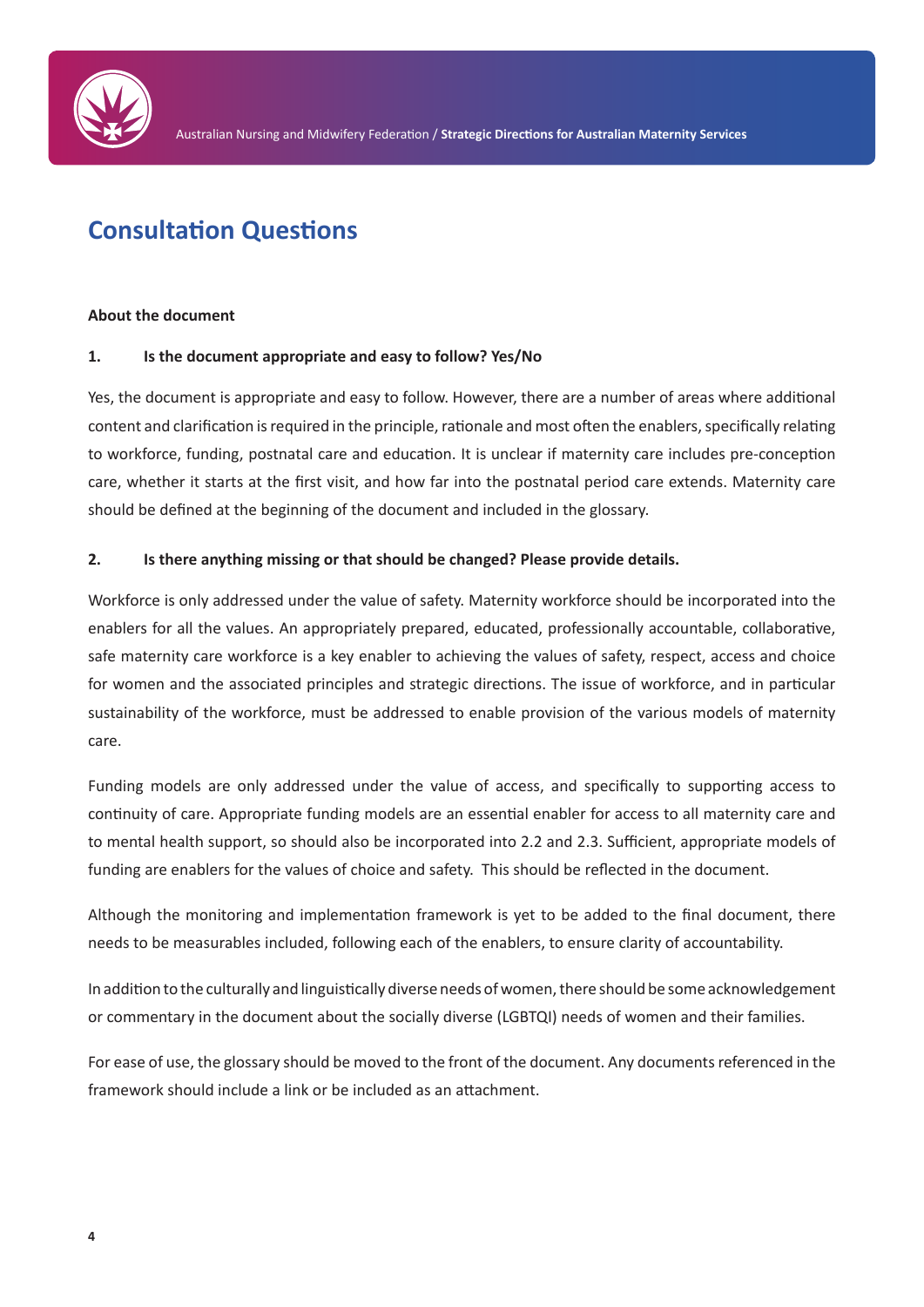

#### **3. Are the principles appropriate and comprehensive? Yes/No**

Yes, overall the principles are appropriate and comprehensive.

# **4. Is there anything that is not covered by the principles or changes that you suggest? Please provide details.**

Principle 1.1 – first line should be amended to: *All women and their families are treated with dignity and respect through maternity care.*

Principle 1.2 – should be amended to: *Women's safety and experience of maternity care is supported by respectful communication and collaboration between health professionals* 

It is the individuals, not the professions themselves that need to respectfully communicate and collaborate.

Principle 2.1 – remove the word improved. Should be amended to: *All women have access to continuity of care with the named care provider(s) of their choice*

Principle 2.2 – as identified in this section, there are no evidence based guidelines for postnatal care. To ensure there is shared understanding of the term 'postnatal' in this principle, it should be defined in the accompanying glossary.

Principle 2.3 – should be amended to include access to mental health education: *All women must have access to mental health information, assessment, support, treatment and education throughout the reproductive cycle*

Principle 3.1 – should be amended to include access to information about locally available postnatal care: *All women can readily access information about locally available antenatal care, birthing options and postnatal care that can be easily understood*

Principle 4.2 – language change from women as passive recipients to active participants in their care: *All women access care from a maternity care workforce that is respectful, responsive, collaborative, competent, resourced and reflects cultural diversity*

Principle 4.3 – should be amended to include postnatal: *All women have access to care during pregnancy, birth and the postnatal period that is based on current, high quality evidence*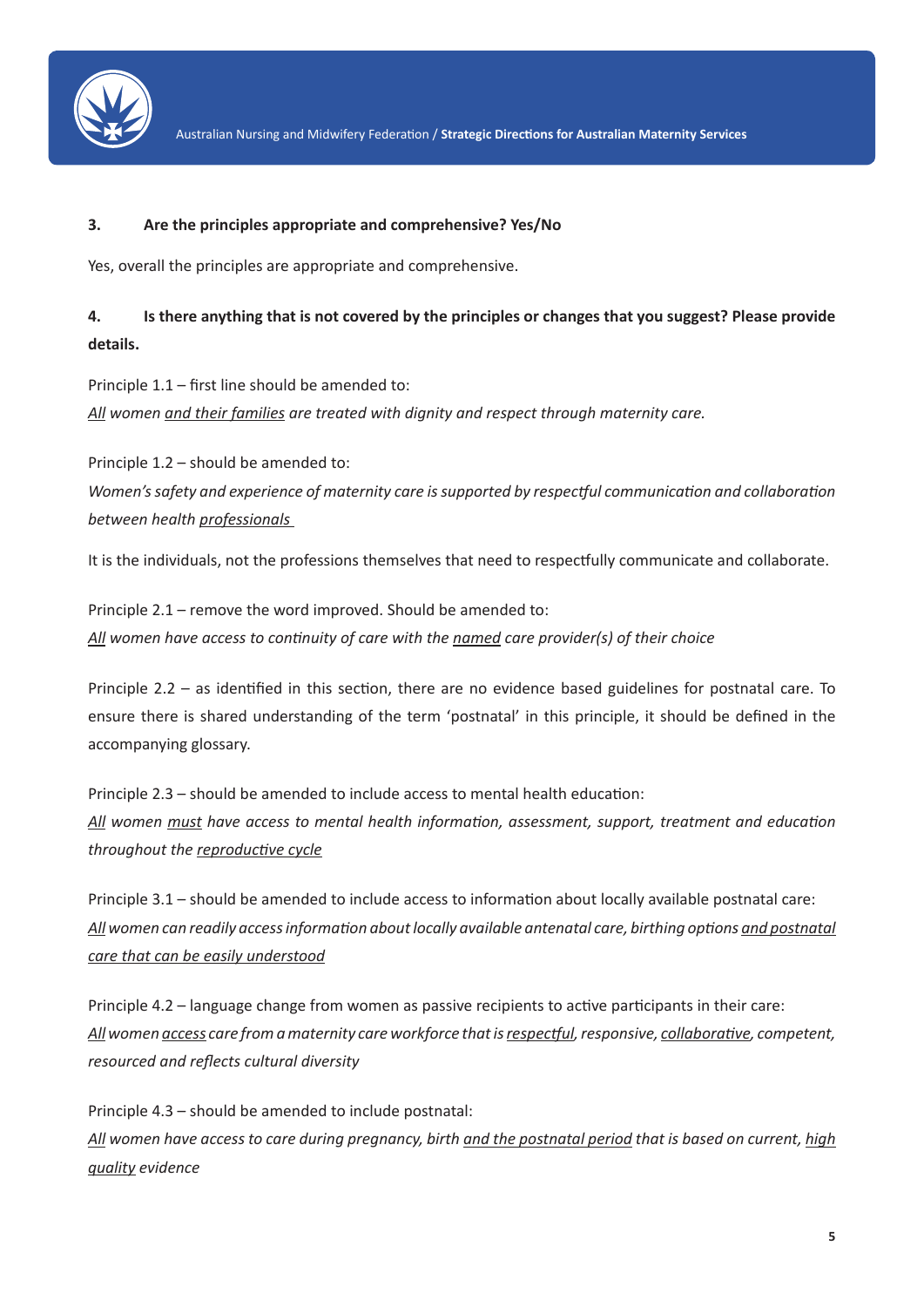

#### **About the Strategic Directions**

**5. Please rate how realistic you think it is to aim towards the following strategic directions for respectful maternity care (not realistic/somewhat realistic/realistic/very realistic):**

- **• Women's experiences and outcomes are respected and used to inform quality improvement in maternity care**
- **• Strengthen interdisciplinary collaboration, culture and communication**

The *Strategic Directions for Australian Maternity Services* is an aspirational document. Although the strategic directions are worthy aspirations, it isn't possible to determine how realistic they are without the details of the implementation and monitoring framework. How realistic the strategic directions are will depend on how well the enablers are implemented and monitored.

# **6. Are there aspects of respectful maternity care that are not covered in these strategic directions? Please provide details.**

#### **1.1 Respectful, holistic care**

Strategic direction should be amended to:

*Women's choice, experiences and outcomes are respected and used to inform quality improvement in maternity care.*

Enablers:

As the international terminology of Patient Reported Experience Measures (PREMs) and Patient Reported Outcome Measures (PROMs) uses the word patient it would be preferable to add a footnote immediately below this section which indicates that the term 'patient' in this context refers to the woman.

#### **1.2 Collaboration between health professionals**

Rationale refers to 'positive behaviours', this needs to be defined. Consideration should be given to incentivising and monitoring collaborative practice, to ensure it occurs and for greater accountability.

Enablers:

The proposed joint statement should refer broadly to all the professional organisations representing maternity care providers without naming any or include the Australian Nursing and Midwifery Federation, as the professional organisation representing the largest number of midwives in Australia.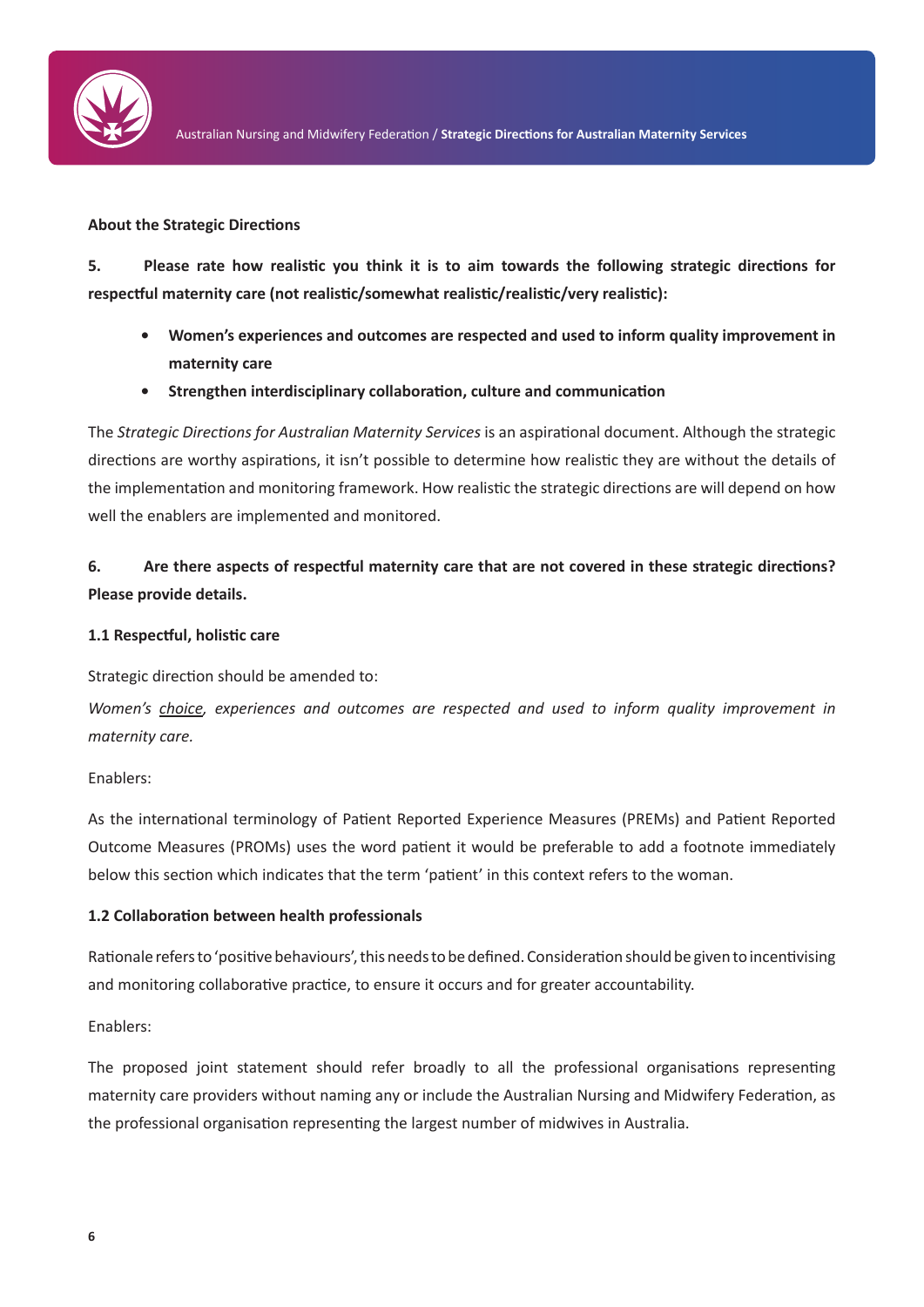

Additional enablers include:

Incentivise collaborative practice for all maternity care providers with funding dependent accountability measures

Ensure digital communications are accessible to support collaboration

**7. Please rate how realistic you think it is to aim towards the following strategic directions for improving access to maternity care (not realistic/somewhat realistic/realistic/very realistic):**

- **• Expand the availability of models of care that promote continuity for women**
- **• Re-design services around the needs of women and communities**
- **• Improve care in the postnatal period**
- **• Jurisdictions address the unacceptable morbidity and mortality associated with poor perinatal mental health**

The *Strategic Directions for Australian Maternity Services* is an aspirational document. Although the strategic directions are worthy aspirations, it isn't possible to determine how realistic they are without the details of the implementation and monitoring framework. How realistic the strategic directions are will depend on how well the enablers are implemented and monitored.

## **8. Are there aspects of improving access to maternity care that are not covered in these strategic directions? Please provide details.**

#### **2.1 Improving access to continuity of care**

Strategic direction should be amended to:

*Expand the availability of models of care that promote and provide continuity for women*

Enablers:

Should include structures and standards that must be in place to enable access to continuity of care. Maternity workforce strategies to develop and maintain continuity of care models should be added to the enablers.

Linking clinical, economic and reported outcomes to the model of care would introduce evidence-based drivers which would influence the design of services for quality improvement

#### **2.2 Improving access to maternity care**

Enablers:

Should include workforce and funding models.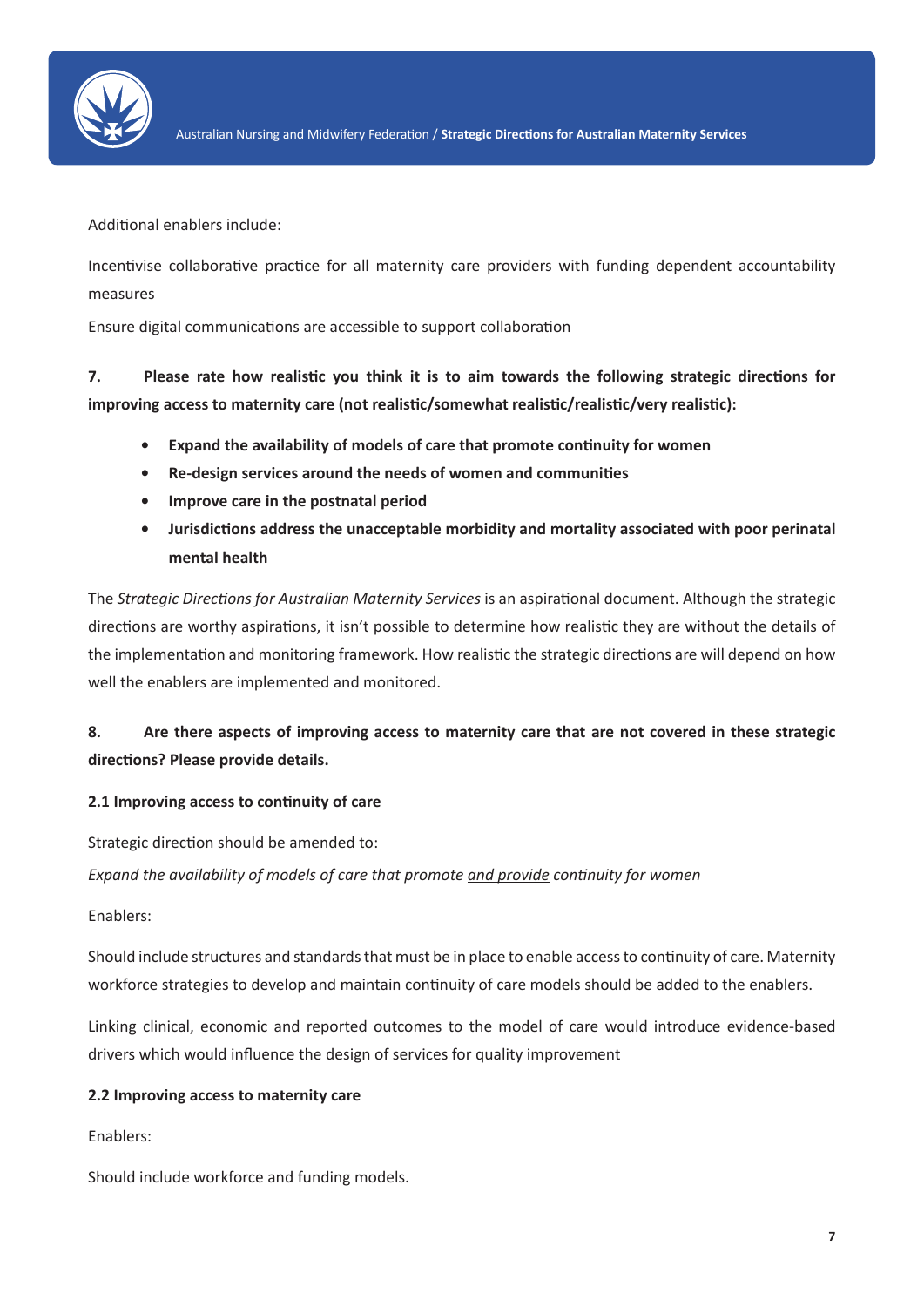

#### **2.3 Improving access to mental health support**

Enablers:

Should include the provision of perinatal mental health education for the existing maternity care workforce. Education should include assessment for early intervention and referral to avoid or reduce delays to treatment.

**9. Please rate how realistic you think it is to aim towards the following strategic directions to support women in decision-making about their maternity care (not realistic/somewhat realistic/realistic/very realistic):**

- **• Improve availability of quality information for women**
- **• Enable women's decision-making through the provision of evidence-based information about outcomes associated with different ways of giving birth**

The *Strategic Directions for Australian Maternity Services* is an aspirational document. Although the strategic directions are worthy aspirations, it isn't possible to determine how realistic they are without the details of the implementation and monitoring framework. How realistic the strategic directions are will depend on how well the enablers are implemented and monitored.

# **10. Are there aspects of supporting women in decision-making in maternity care that are not covered in these strategic directions? Please provide details.**

Strategic direction should be amended to: *Quality information must be available.*

#### **3.1 Providing information about local maternity services**

The strategic direction refers to 'quality information', this needs to be defined.

The rationale should also include midwives as a key source of information for women and often the first point of contact in pregnancy. The issue that needs to be identified here in the rationale is that general practitioners don't always provide women with information about all locally available models of maternity care. General practitioners should not be tasked with being the gatekeepers to information.

Enablers:

Should include: education and a directory of available services; support for general practitioners and midwives to provide information on available models of care and arrange timely access to the chosen model; women to have direct access to information about the available services; include all available models in the development of Health Pathways on maternity care to assist in providing all maternity care providers or the primary point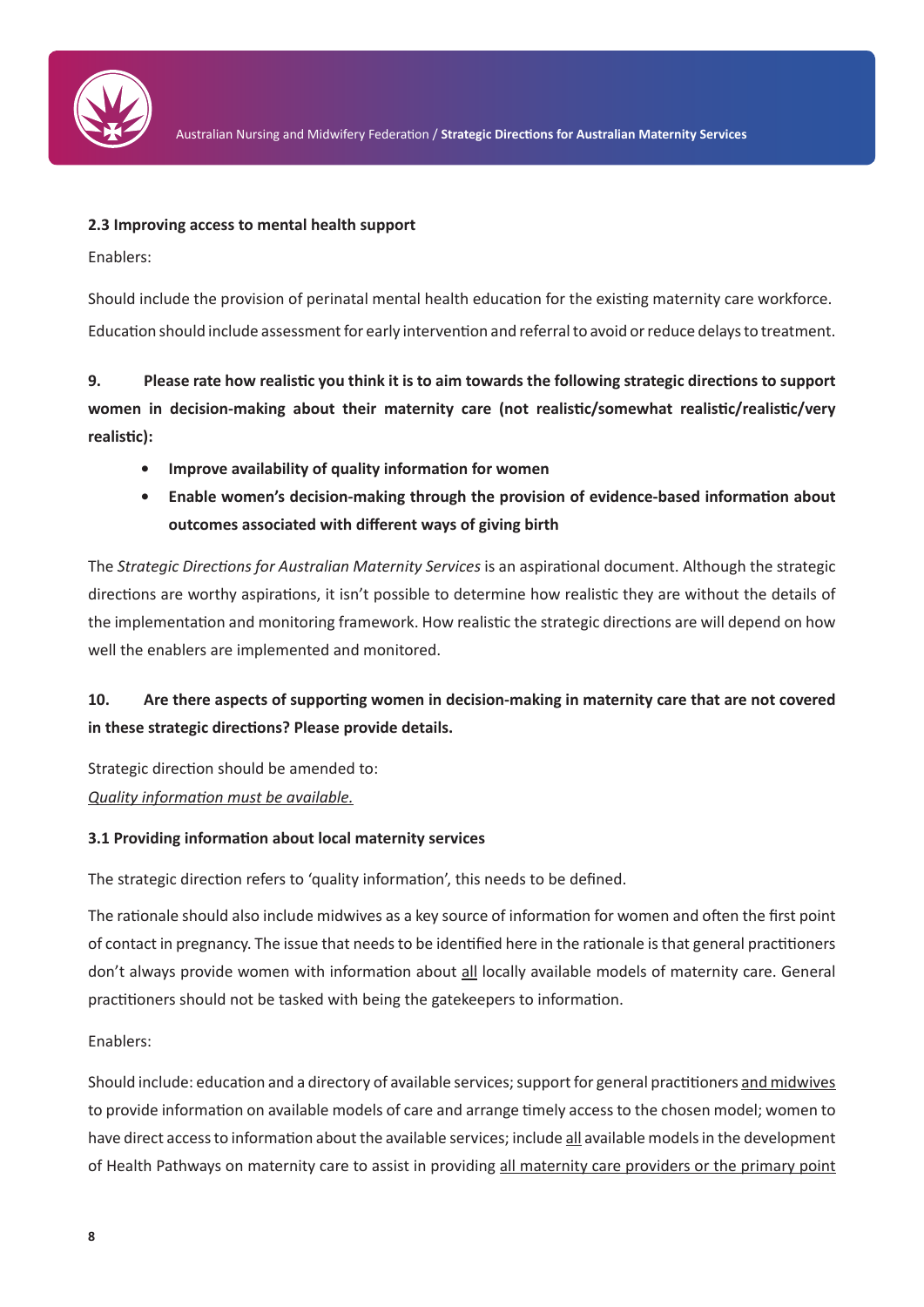

of access maternity service with relevant information (this reinforces choice).

Additional enablers include:

Removal of structural barriers to enable women to directly access primary midwifery care

Ensure information on local services is available for access by both maternity care providers and women seeking care

Ensure information is contemporary, contextual and relevant

Patterns of referral should be reviewed and evaluated to improve accountability

The Pregnancy, Birth and Baby website is outdated and inadequate. It needs to be re-designed to include high quality, evidence-based information with input from health professionals and consumers.

#### **3.2 Supporting informed choice**

Strategic direction should be amended to:

*Enable women's informed decision-making through the provision of high quality, evidence-based information about outcomes associated with decisions made during pregnancy, birth and in the postnatal period.*

This section focusses purely on birth and is not inclusive of antenatal and postnatal care. Women should be supported to make informed choices pre-pregnancy through to post birth.

Enablers:

As part of antenatal care, provide women with evidence-based information about *options, outcomes, and implications of choices made regarding antenatal care, postnatal care and birthing.* 

Link clinical, economic and reported outcomes to the model of care for progressive structural drivers that are based on evidence which includes linkages with MaCCS, the National Perinatal data set and funding/cost of services.

The evidence needs to be the best available using systematic reviews. There needs to be a feedback mechanism and timely public reporting.

**11. Please rate how realistic you think it is to aim towards the following strategic directions for safety in maternity care (not realistic/somewhat realistic/realistic/very realistic):**

**• Support implementation of culturally safe, evidence-based comprehensive models of care that have been developed and implemented in partnership with Aboriginal and Torres Strait Islander people and organisation's**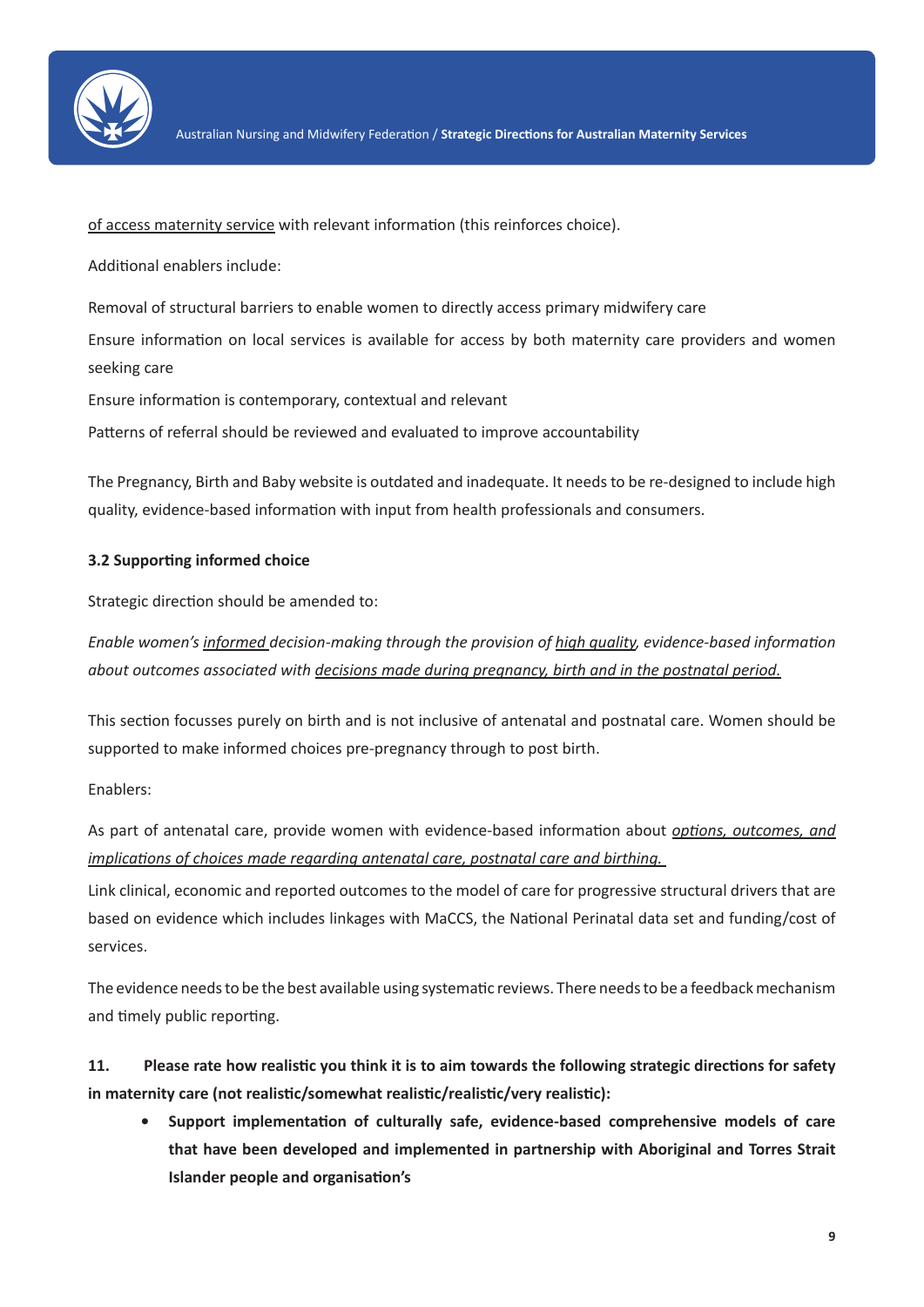

- **• Support implementation of culturally safe, evidence-based comprehensive models of care that have been developed and implemented in partnership with women from culturally and linguistically diverse backgrounds and their communities**
- **• Workforce planning enables the delivery of sustainable maternity services**
- **• Evidence is used to develop, design and deliver services and for continuous quality improvement**
- **• Service providers implement measures to reduce the rates of stillbirth**

The *Strategic Directions for Australian Maternity Services* is an aspirational document. Although the strategic directions are worthy aspirations, it isn't possible to determine how realistic they are without the details of the implementation and monitoring framework. How realistic the strategic directions are will depend on how well the enablers are implemented and monitored.

### **12. Are there aspects of safety in maternity care that are not covered in these strategic directions? Please provide details.**

Strategic directions should be amended to:

*Support implementation of culturally safe, evidence-based comprehensive holistic models of care that have been developed and implemented in partnership with Aboriginal and Torres Strait Islander people and organisations*

*Support implementation of culturally safe, evidence-based comprehensive holistic models of care that have been developed and implemented in partnership with women from culturally and linguistically diverse backgrounds and their communities*

#### **4.1 Supporting cultural safety**

#### Enablers:

Should include the importance of cultural safety education for existing maternity care providers. Should address the need to increase the Aboriginal and Torres Strait Islander maternity care workforce. Should address the need to support more people with culturally and linguistically diverse backgrounds to work in maternity services.

#### **4.2 Supporting the maternity care workforce**

#### Enablers:

Must include maternity workforce planning addressing recruitment and retention. This includes: developing employment models for student midwives; funding midwifery postgraduate models; flexibility to work in a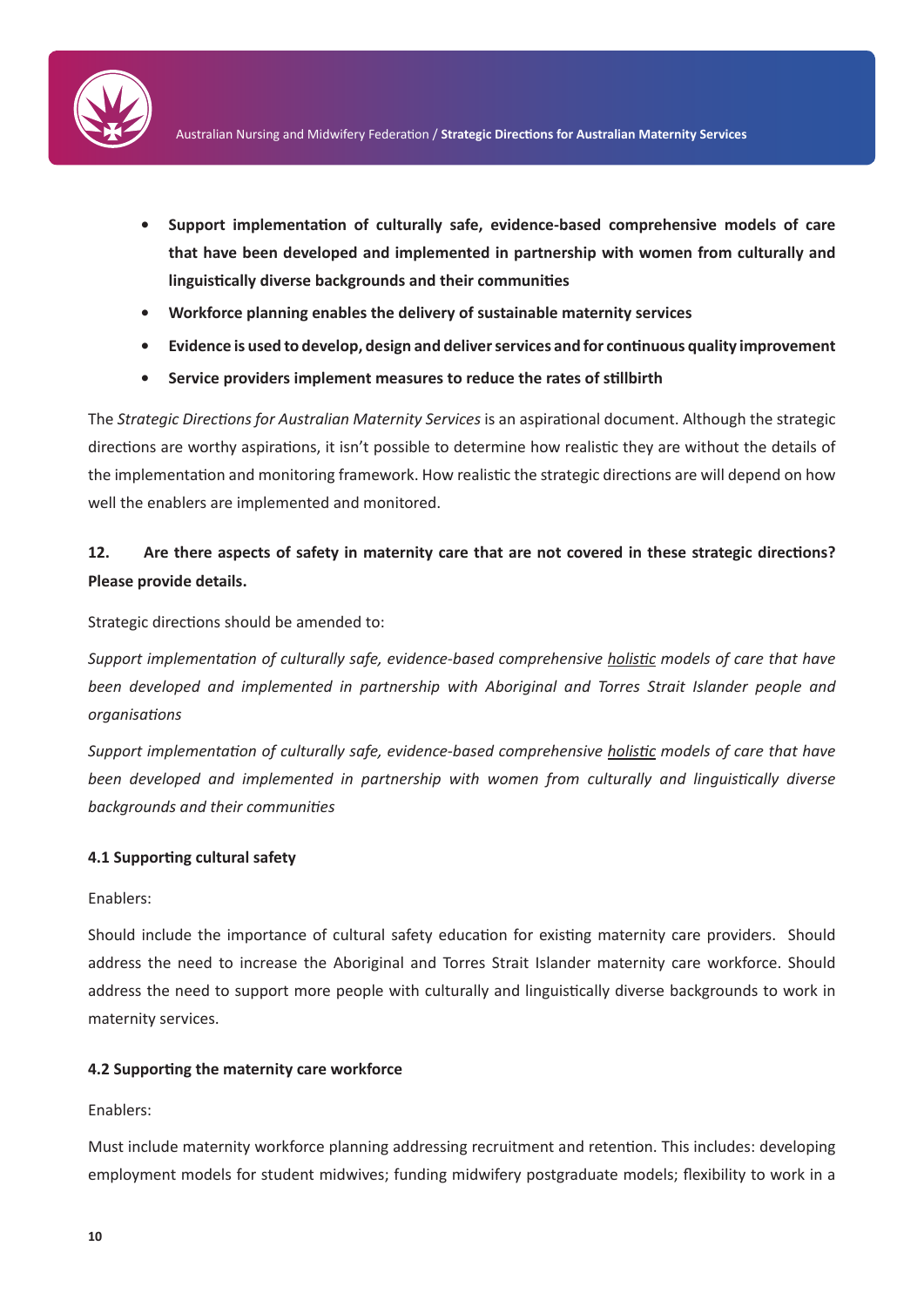

select area of scope rather than across the full scope of midwifery practice ie: postnatal; access to entitlements such as transition to retirement to reduce the burden of psychological and physical stress associated with maternity care; greater provision of clinical midwife supervision for 'learner' midwives to reduce the burden of supervision/education on experienced midwives; greater access to education; and supported attendance at mandatory competency courses

There needs to be a national workforce strategy. Without a strategy, there is only one section in this document to cover numerous, complex issues.

Who does the enabler 'generalists in rural settings' refer to? If this is specifically for medicine, then this should be stated. Midwives are desirable for provision of primary maternity services in all settings.

The impact of unqualified neonates on cost and workload is already known, in particular where those neonates are requiring care in the postnatal ward where historically they would have been admitted to special care nursery. The definition of unqualified neonate must be changed, first in the Health Insurance Act 1973, then subsequently, the Australian Institute of Health and Welfare (AIHW). The postnatal in-patient cohort are usually women with high clinical need due to the increase in early discharge. The enabler is to qualify the neonate requiring care in the postnatal ward to ensure safe staffing levels.

#### **4.3 Supporting safety and quality in maternity care**

#### Enablers:

Should include education of the existing maternity care workforce. This education should also address family and domestic violence. Mandatory annual continuing professional development and peer review requirements that currently apply only to midwives, should apply to all maternity care providers.

#### **13. Please provide any other comments.**

The glossary needs to be reviewed to ensure all terms are captured. In particular, postnatal and continuity of care should be included.

Much of the round 1 consultation feedback (workshops, focus groups and written submissions) could be included in the rationale and enablers sections of the strategic directions document.

As this will be an enduring document, referral to specific documents, such as in section 1.1 and 4.1, will date the document. The framework should refer generically to the current edition of these documents.